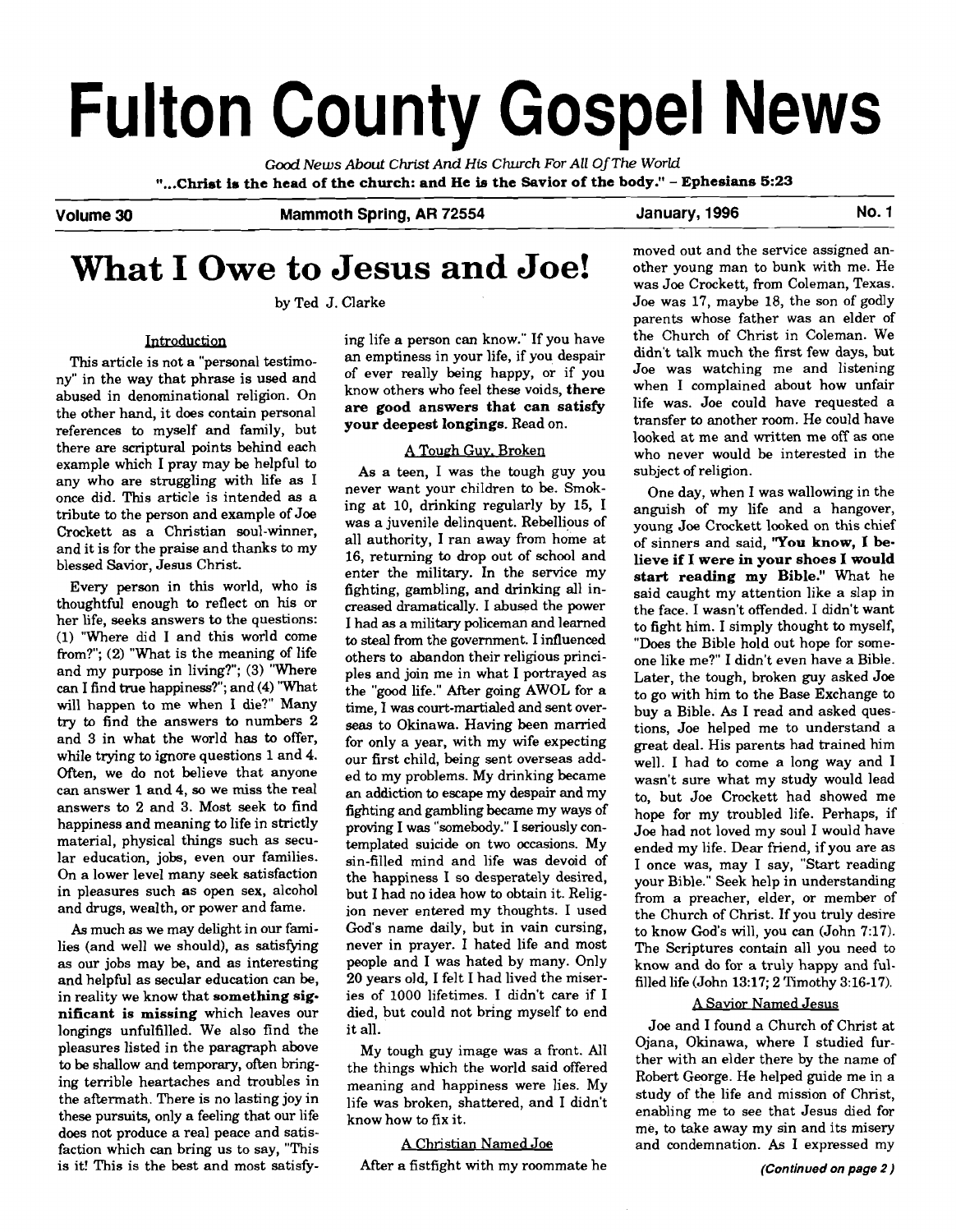#### **FULTON COUNTY GOSPEL NEWS USPO Publication No. 211780**

. . . is a monthly publication distributed free of charge to any who care to receive it. We will be happy to add any names to the regular mailing list. If you send in a name we must have a complete address, including number and street name, or RR. or HCR number, plus box number, or a P.O. Box number and the ZIP CODE. This paper is supported by **unsollc**ited contributions for which we are grateful. Fhancial information will be furnished upon request. Mail all address corrections or manuscripts to:

#### **FULTON COUNTY GOSPEL NEWS**  P. 0. Box 251 Mammoth Spring. **AR** 72554 Ted J. Clarke .................. EDITOR Phone ..... . . . . . .. . .. . .. (501) 625-3217

#### **(Continued from** page 1)

faith in Christ (Romans  $10:9-10$ ), repented of my many sins, confessing His name (Acts 2:38; 8:37), brother George baptized me to wash my sins away in Christ's blood (Acts 22:16; 1 Peter 3:20- 21; Romans 6:l-5). My burden of sin was lifted and the joy I knew in obeying the gospel of Christ was a real lifesaver. He continues to be the best reason for living today.

After returning to the States from Okinawa in 1962, I became a backslider into the ways of the world again. There was no more satisfaction to living an ungodly life the second time, and the same types of problems plagued my life. One day, a wrong turn down a street took me by a Church of Christ and I remembered the Jesus to whom Joe had introduced me and found His incredible forgiveness was still held out to me as a wayward child of God. I repented and prayed for His restoring grace to cleanse me and **,to** restore unto me the joy of salvation (Psalm 51:12; Acts 8:22-24; 1 John 1:7-10). My wrong turn down the street became a right turn in my life.

#### Christianity - Profitable Now and Eternally

When I really got serious about being a Christian, dedicated to the service of God, my wife soon obeyed the gospel of Christ and our lives got even better. Together, we have worked through some difficult times in our lives. Both of us are convinced that our marriage would not have survived without our commitment to Christ and His teaching (Ephesians 5:22-33). We have tried to raise our children in the "nurture and admonition of the Lord" (Ephesians 6:l-4; Roverbs 1:8-9; 22:6) and we pray that they will raise our grandchildren the same way (cf. Deuteronomy 6:l-9). One of our sons preaches the gospel for the church in Southaven, Mississippi, and we pray that one or more of the grandsons will continue the line of preachers.

Indeed, the teachings of Christ in our lives have blessed us beyond description. With Paul we say, "godliness is profitable unto all things, having the promise of the life that now is, and that which is to come" (1 Timothy 4:7-9). All of this joy and happiness is ours because a young Christian man, taught by godly Christian parents, loved this sinner's soul and was bold enough to carry on the Great Commission in telling me about our Wonderful Savior, Jesus Christ (Matthew 28:18-20; Mark 16:15-16; Romans 3:9-23; 6:23; 8:l-5). You can see why I offer this tribute to Joe Crockett for caring for me and loving me, and to Jesus Christ for giving my life hope and purpose (Colossians 1:27; 1 Timothy 1:l).

#### **No** Conclusion

This is a story with no conclusion till Jesus comes again. You see the power of one person, like Joe, who is not ashamed of the gospel, to influence the lives of thousands of others. As long as I faithfully preach, teach, and write, trying to help others as Joe helped me, his influence will live on. Even after Joe and I are gone from this earth, his influence is extended to another generation through my children, perhaps especially through B. J. as he ministers God's word to thousands through his years of preaching. It may be extended generations further through our grandchildren.

Brethren, this situation is not unique to my family. It has happened thousands of times over 2000 years as Christians like Joe have perpetuated the gospel of Christ by teaching others. Other men, like myself, are preachers today because of other "Joes" who loved Jesus and souls. But each of us must be faithful and bold to continue to speak to sinners who are lost, confused, and looking for hope and meaning to life, as I was. Remember 1 Corinthians 6:9-11, and do not look at drunkards, thieves, prostitutes, homosexuals, idolaters, and such like, and say to yourselves, "They wouldn't be interested in hearing about the gospel of Christ." I shudder to think of what my life would have been if Joe had said that

about me and had turned away without trying to teach me. Some, perhaps most, will not be interested, but let each one make that decision for himself/herself! Read and reread the Parable of the Sower (Matthew 131-23; Mark 4:l-20; Luke 8:l-18). There are "good and honest hearts" searching for the only thing that can give life true and lasting meaning - salvation in Christ.

#### A Postscript

I left Okinawa to return to the States before Joe did. A short while after he returned to Coleman, Texas, he had an automobile accident and broke his neck. He has been a quadriplegic (paralyzed in all limbs) for over 30 years. His caring but aging parents cared for him at home as long as they could, but Joe has had to have the kind of care provided in nursing homes for much of that time. The strong faith in Christ which he displayed in talking to me about the Lord has carried him through some very dificult times. He was engaged to be married when his accident happened, but he never married. He has not known the joys of wifely love, nor the happiness of nurturing children and grandchildren in the Lord's ways. But Joe's faith is rooted in the knowledge that the Jesus in whom he has trusted and taught to others for so many years, shall give him a new body for all eternity, an incorruptible body free from pain and disability. Paul says Jesus will "change our vile body, that it may be fashioned like unto his glorious body" (Philippians 3:21). Our family is Joe's family. One of our grandchildren has "Joe" as his middle name and another bears the middle name of "Crockett." Of course, I can never repay Jesus nor Joe all that I owe them.

May I ask you a favor? If you are blessed by this paper, by my ministry in other ways, or through the love of Jesus as shown by my wife or children, would you send Joe Crockett a card or letter and let him know that his labors in the Lord are still bearing fruit. Send your correspondence to: Mr. Joe Crockett, c/o Songbird Lodge, 2500 Songbird Circle, Brownwood, Texas 76801.

Then too, will you let Joe's example of soul-winning encourage you to speak to someone else about salvation from sin and the good life in Christ Jesus? Although Joe cannot do what he once did, his influence will live on. Think of the possibilities for church growth if such could be said of each of us. We all owe Jesus and men like Joe!

I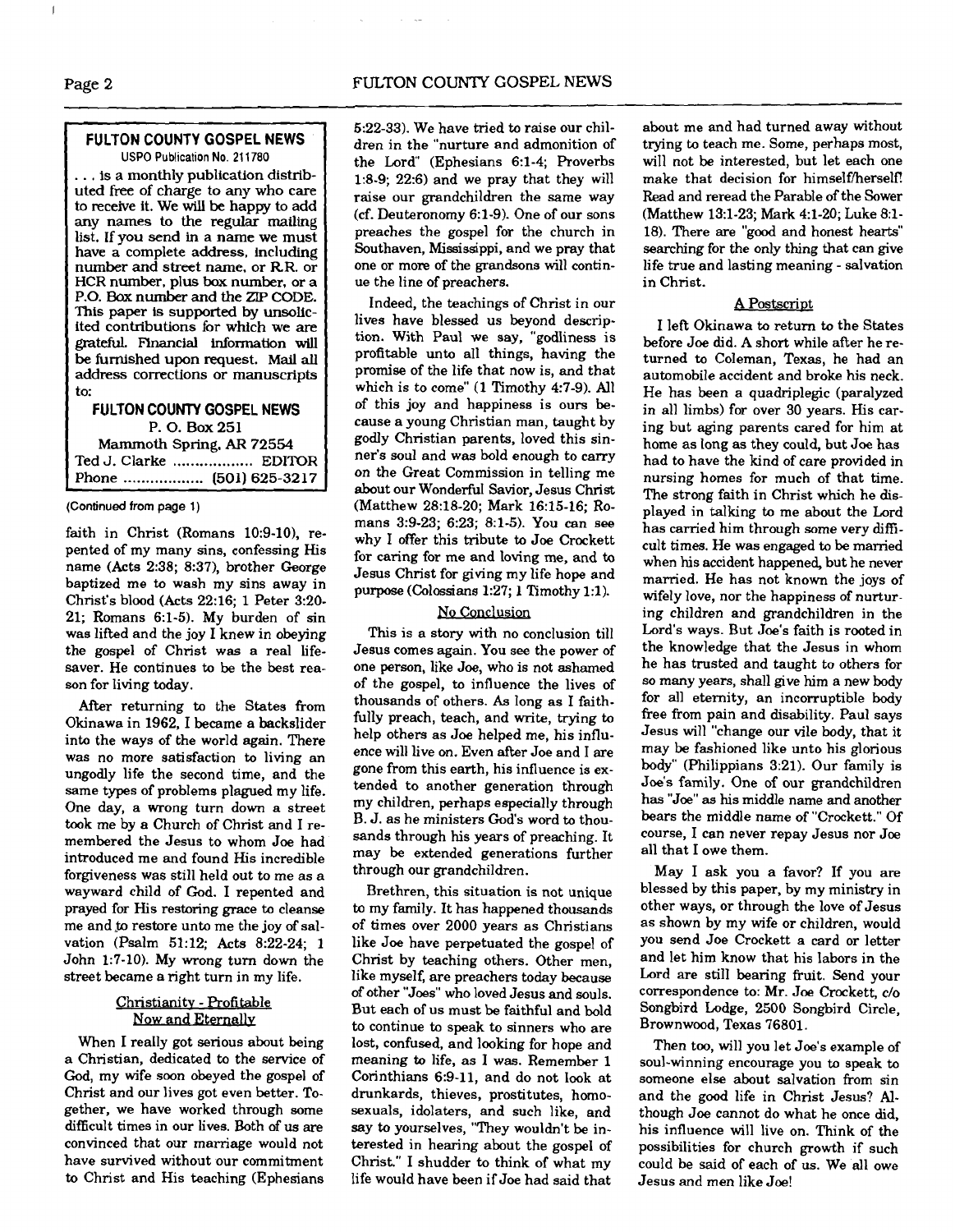#### **NOAH THOUGHT HE WAS THE ONLY ONE**

#### **by Brett Johnson**

'What arrogance! Noah, what haughty pride to think that you and your family are the only ones in the world that are going to be saved!" Such very well could have been the accusations thrown at Noah during the long years that he preached to the unresponsive antediluvian world (Genesis 6-9). But what shock! What horrible dismay when the world, overwhelmed by the raging storms and violent floods, watched Noah's prophecies come to **pass!** 

The same accusations are still hurled at the small minority in the present world who follow and teach God's word. People are naturally optimists, and it is very hard for most to accept the fact that "strait is the gate, and narrow is the way, which leadeth unto life, and **few**  there be that find it" (Matthew 7:13-14). **Satan** plays on this misguided optimism, and many people doubt the clear, plain teaching of the Bible simply because of whom it condemns. But whether the majority accepts something or not has **never**  been the test of truth. In fact, it might be said that what the majority accepts is generally **not** the truth. **During** the golden years of Asa's reign, all Israel turned to God with their whole desire, but other times were not so good (1 Kings 15). When Elijah was preaching, **as** few as seven thousand out of the hundreds of thou**sands** in Israel were not idolaters (1 Kings 19). In Noah's day, only eight people in the **entire world** were **not** lost and going to hell. Friends and brethren, this could easily happen again.

It would be nice if the golden age of evangelism were a continuous thing. During the early days of the church, sometimes people were added by the thousands. Since then, we have had our ups and downs, just like Israel of old. In all this, the truth never changed, only the number of people that believed it and practiced it. When I see truth and commandment in God's Word, whether or not my dear, departed loved ones believed it or not is irrelevant. Whether or not the church in which I grew up has traditionally taught it, or whether I have never even heard it before, is not important. The important question is, "Does the Bible really teach that?" If it does, let's believe it, teach it, and not be ashamed of it.

2802 Woodland Hills East Columbia, SC 29210

#### **SECULARIZING THE CHllRCH**

#### **by Max Patterson**

In recent years it has not been difficult to see a secularization of the church take place. This has also been seen in our writings, in our Christian schools, and in our view of what Christianity is all about. There have been several reasons for this:

1. There is a strong desire among some brethren to be recognized by the denominational world. This desire is so strong that many actually avoid preaching on themes of truth that are distinctive.

2. If there is any possibility that some issue might affect the local budget, it is avoided like the plague. Keeping people happy and giving is the chief goal. Never mind that these are not genuinely converted.

3. There is no question that there is less Bible knowledge among the members now compared to a few years back. There may be several reasons for this, among which would be **TV** and various "programs." We don't have time to read and just visit with each other and discuss the Scriptures.

4. The view that it is a "mortal sin" to make someone angry with the truth has made great inroads into our thinking. But this cannot be avoided. We are often saddened and frustrated. and we hate it when someone gets angry at the presentation of the truth. But just remember this, Christ, and every apostle, except possibly one, was put to death in agonizing ways because some did not like what was being taught. But, their feeling was, "We ought to obey God rather than men" (Acts 5:29).

When we feel it is necessary for the church to have a warm and comfortable relationship with the world, and materialism becomes more important than the truth, the inevitable result is a secularizing of the church. Paul warned, "be not conformed to this world: but be ye transformed by the renewing of your mind, that you may prove what is that good, and acceptable, and perfect, will of God" (Romans 12:2).

> 1037 West South St. Neosho, MO 64850

*No man can afford to face the storms of life without the Divine Captain. His presence alone brings calmness, confidence, and coumge.* 

### **10 Ways to Find Time to Read the Bible**

**1.** Wake up ten minutes earlier each morning and read.

2. Put a Bible portion under your pillow to read each night before sleep.

3. Talk less and you will have a few more minutes to read.

4. Keep a copy on hand in the kitchen or at the telephone to read while you "hold."

5. Carry a copy of the Bible in your purse or pocket to read while waiting for doctors, unpunctual people, etc.

6. Never go on a trip without your Bible.

7. Keep a copy in the glove compartment of your **car.** 

8. Remember, a Bible in your hand is worth two on the table.=

9. Turn the **TV** off and read to your children.

10. Read a verse or two at mealtime when all the family is together.

#### *Christian ABC's*

Act instead of Argue Build instead of Brag Climb instead of Criticize Dig instead of Deprecate Encourage instead of Envy Fight instead of Faint Give instead of Grumble Help instead of **Harm**  Invite instead of Ignore Join instead of Jeer Kneel instead of Kick Love instead of Lampoon Move instead of Mould Nurture instead of Neglect Obey instead of Obstruct Pray instead of Pout Quicken instead of Quit Rescue instead of Ridicule Shout instead of Shrink Try instead of Tremble Undergird instead of Undermine Vindicate instead of Vilify Work instead of Wilt Exterminate instead of Excuse Yield instead of Yell Zip instead of Zigzag